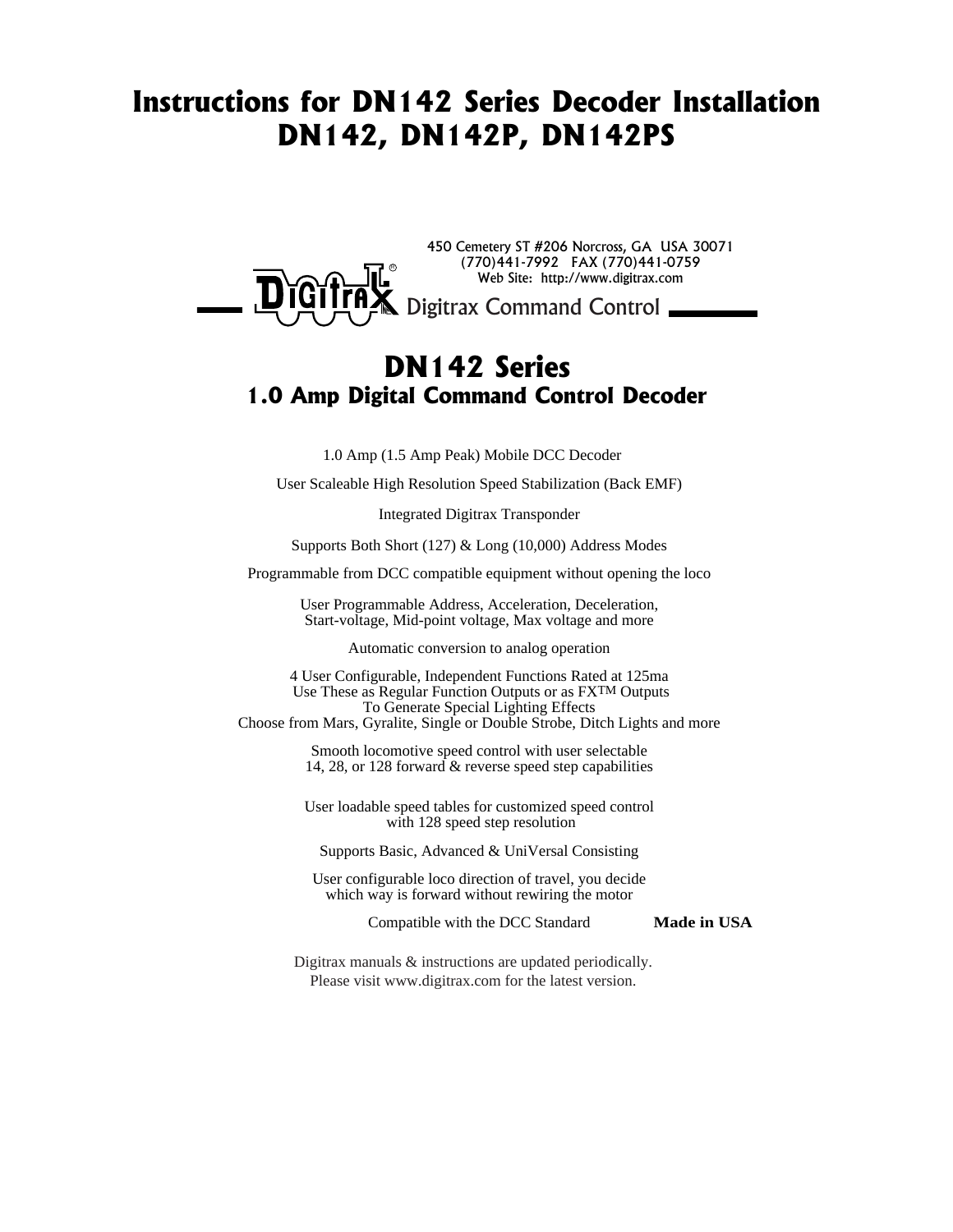## **Setting Up Scaleable Speed Stabilization**

**CV55 controls the STATIC compensation** or how much the decoder considers the difference between the current motor and locomotive speed and the target speed set on the throttle when determining the next speed command to send to the motor. This is like the stiffness of a spring. The stiffer the spring, the more compensation you will get. Values can range from x00-xFF hex or 000-255 decimal. High values give a more intense reaction and lower values give less intense reactions. The factory default value is x80/128.

**CV56 controls the DYNAMIC compensation** or how much the decoder considers the historical difference between the current speed and the target speed when determining the next speed command to send to the motor. This setting is like a damper or shock absorber on the spring that helps to restore the spring to its new position. Values can range from x00 to xFF hex or 000-255 decimal. High values cause more rapid adaptation to the target speed and low values cause slower adaptation to the target speed. The factory default value is x30/048. Excessive values in this CV will tend to allow a locomotive to "hunt" around the new speed setting when a change of speed is commanded. Use the minimum amount of dynamic compensation needed to yield the desired performance.

**CV57 control the amount of DROOP** or speed loss as load is increased, by limiting the amount of change or compensation that the decoder is allowed to implement. CV57 controls the droop separately for both regular addresses and consist addresses. The lower hex digit controls the amount of droop in effect when speed is controlled using the standard the decoder is in an Advanced Consist for speed and direction control. Values of each digit can range from 0 to 15 (F). 0x=Regular Address and y0=Advanced Consist.

 A digit value of 0 is speed stabilization OFF, i.e. Maximum speed droop is experienced since no load compensation is in effect. A value of 15 (or "F") is speed stabilization FULL ON and speed droop will be at its least amount, consistent with the settings for CV55 and CV56. If the droop CV value is too high, you may see locos jump from one speed to the next if they encounter an obstacle or problem with track work. If the value is too low, there will be very little speed stabilization effect at all. A higher number/digit makes the droop or speed fall-off less. Droop 0 means no compensation is applied. A typical value for many locomotives is a value of CV57=05, but the actual value that is best for a locomotive and train size needs to be *determined by the user by observation and experimentation*.

Note that this value of x05 for this example means that no speed compensation is used when this decoder is in an Advanced Consist.

CV55, CV56 and CV57 can be changed while the locomotive is moving using Operations Mode programming. This conveniently allows the characteristics of the whole train to be optimized as needed.

It is not necessary to employ a large value of CV02 or Start Voltage to compensate for sluggish motors since, if scaleable speed stabilzation is implemented, the decoder will automatically try to adjust the motor power up to at least the Start Voltage setting, to achieve the actual speed commanded. This means that low speed % steps such as 3% or 4% will give best low speed operations when CV02 is =x00/000.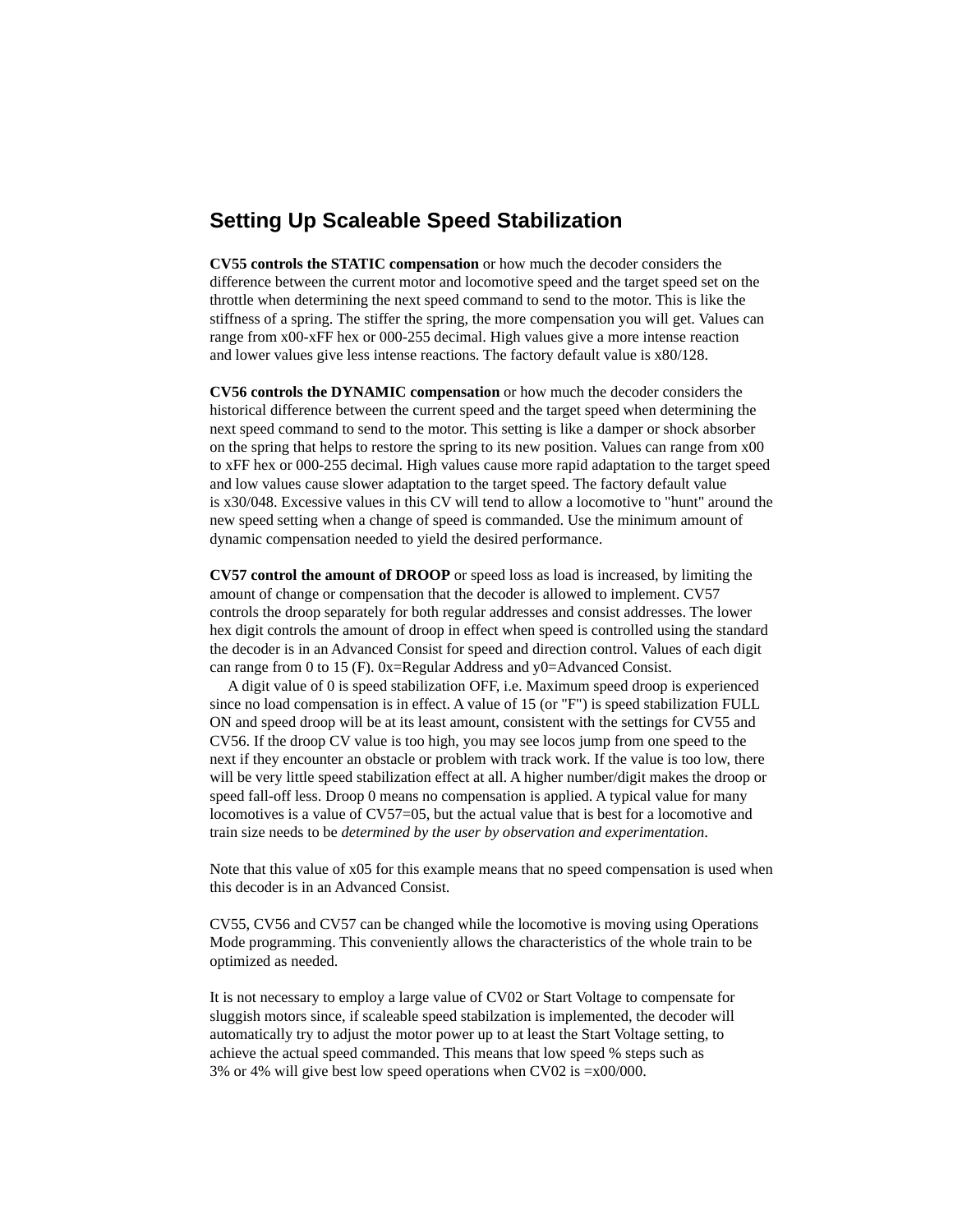### **How to set up a loco with scaleable speed stabilization**

- 1. Install the scaleable speed stabilized capable decoder.
- 2. Program CV57 (Droop control) to a value of x05/005. This will turn on speed stabilization.
- 3. Put the loco on level track and run it at about 20% of full speed. In Program Mode increase the value in CV55 (Static) from the default value of x80/128 upward until you observe the loco jumping as speed steps increase. Finish this step by programming CV55 to the value that is 1 less than the value just before the jumping motion was observed.

**Note: OPS MODE programing on the main line works very well here.**

- 4. Follow the same procedure with CV56, beginning with the default value of x30/048 and increasing it until you notice the loco oscillating, faster-slower, faster-slower, as speed is increased. Finish this step by programming CV56 to the value that is 1 less than the value programmed just before the oscillation was observed.
- 5. Follow the same procedure with CV57, beginning with the value x05/005 as programmed in step 1. Increase the value for CV 57 until the speed when going up hill is roughly equivalent to the speed on level track. This will yield a best droop consistent with the locomotive characteristics.
- 6. Keep notes about the CV values you program for these 3 scaleable speed stabilization control CVs so that you can use them as a starting point for setting up scaleable speed stabilization in similar locomotives.

| <b>Commonly Used Configuration Variables</b> |                          |                                                                 | <b>Commonly Used Configuration Variables</b> |                              |            |
|----------------------------------------------|--------------------------|-----------------------------------------------------------------|----------------------------------------------|------------------------------|------------|
| CV#                                          | Used For                 | Default                                                         | CV#                                          | Used For                     | Value      |
| CV01                                         | 2-digit address          | x03/003                                                         | CV61                                         | Directional Lights           | x0         |
| CV <sub>02</sub>                             | <b>Start Voltage</b>     | x00/000                                                         |                                              | White=F0 & Yellow=F4.        | x1         |
| CV <sub>03</sub>                             | <b>Acceleration Rate</b> | x00/000                                                         |                                              | Disable BEMF w/F5 ON         | 1x         |
| CV <sub>04</sub>                             | Deceleration Rate        | x00/000                                                         |                                              | Disable Vstart. Vmid. Vmax   |            |
| CV05                                         | Maximum Voltage          | x00/000                                                         |                                              | in 128 step mode             | 2x         |
| CV06                                         | Mid Point Voltage        | x00/000                                                         |                                              |                              |            |
|                                              |                          |                                                                 | CV49-54                                      | FX Effect Set Ups            | See Manual |
| CV55                                         | <b>BEMF</b> Static Adj.  | x80/128                                                         |                                              | See note below for F2 FX     |            |
| CV56                                         | <b>BEMF</b> Dynamic Adj. | x30/048                                                         | CV65-95                                      | <b>Loadable Speed Tables</b> | See Manual |
| CV57                                         | <b>BEMF</b> Droop        | x00/000                                                         |                                              |                              |            |
|                                              | $0x = Std$               |                                                                 |                                              |                              |            |
|                                              | $x0 = Adv.$ Consist      |                                                                 |                                              |                              |            |
|                                              |                          |                                                                 |                                              |                              |            |
| CV29                                         | Configuration            | x06/006=Advanced Mode, Analog Conversion On                     |                                              |                              |            |
|                                              | Register                 | x04/004=Standard Mode (14 Speed Steps), Analog Conversion On    |                                              |                              |            |
|                                              | Examples:                | x07/007=Reversed Direction, Advanced Mode, Analog Conversion On |                                              |                              |            |
|                                              |                          | x16/022=Enable Loadable Speed Table, Analog Conversion On       |                                              |                              |            |

**CV VALUES ARE SHOWN AS x## FOR HEXADECIMAL AND ### FO DECIMAL NOTATION**

**Special note on FX operation of F1 & F2 with DH142, DN142, DN141K2, DN141E2 & DN149K2** When F1 is set up for FX operation, F2 must also be used as an FX function (it can't be used as a standard on/off function). If you want to use a combination of FX and standard on/off operation with Functions 1 & 2, please use F1 for the standard on/off lead and F2 for the FX lead.